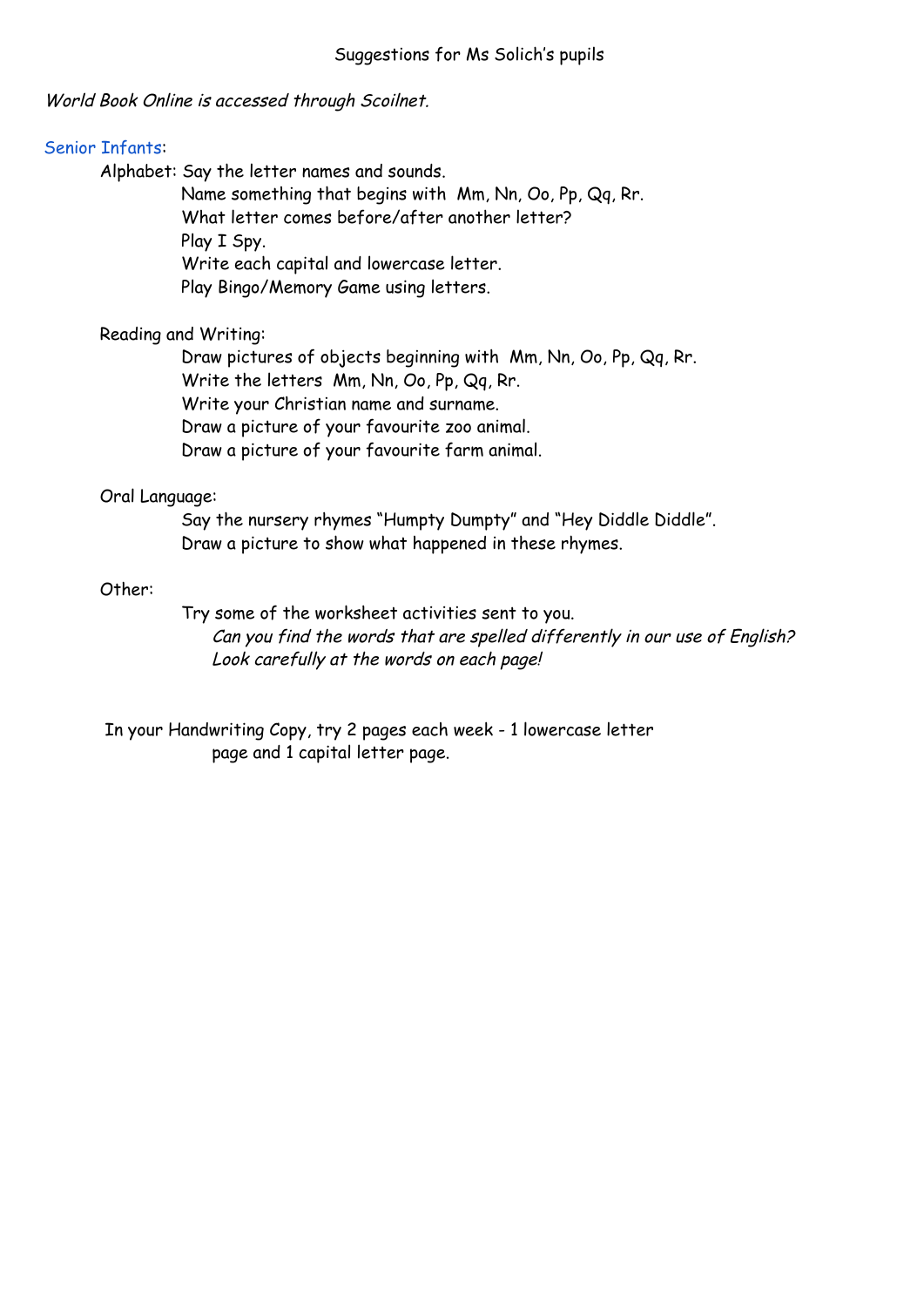#### First Class:

Alphabet: Say the letter names and sounds.

Name something that begins with a letter of your choice. What letter comes before/after another letter? Write each capital and lowercase letter. Play Bingo/Memory Game using letters.

## Oral Language:

Say the nursery rhyme "Mary had a little lamb" and find the rhyming words in it. Clap the rhythm as you say the rhyme.

#### Reading and Writing:

Try some of the worksheet activities sent to you. Can you find the words that are spelled differently in our use of English? Look carefully at the words on each page!

Write the letters Mm, Nn, Oo, Pp, Qq, Rr. Draw pictures of objects beginning with Mm, Nn, Oo, Pp, Qq, Rr.

Read an article in the Activity Pack that has been sent to you.

Read words from Dolch lists (see if you can spot the mistake in List 1). [https://www.sess.ie/sites/default/files/Resources/Cirricular\\_Material/DolchWord\\_List\\_220.pdf](https://www.sess.ie/sites/default/files/Resources/Cirricular_Material/DolchWord_List_220.pdf) Write sentences using the words from the Dolch lists. Choose a certain amount of words from the list and write a story using the words.

Games Simon Says. I Spy (shapes).

In your Handwriting Copy, try 2 pages each week - 1 lowercase letter page and 1 capital letter page.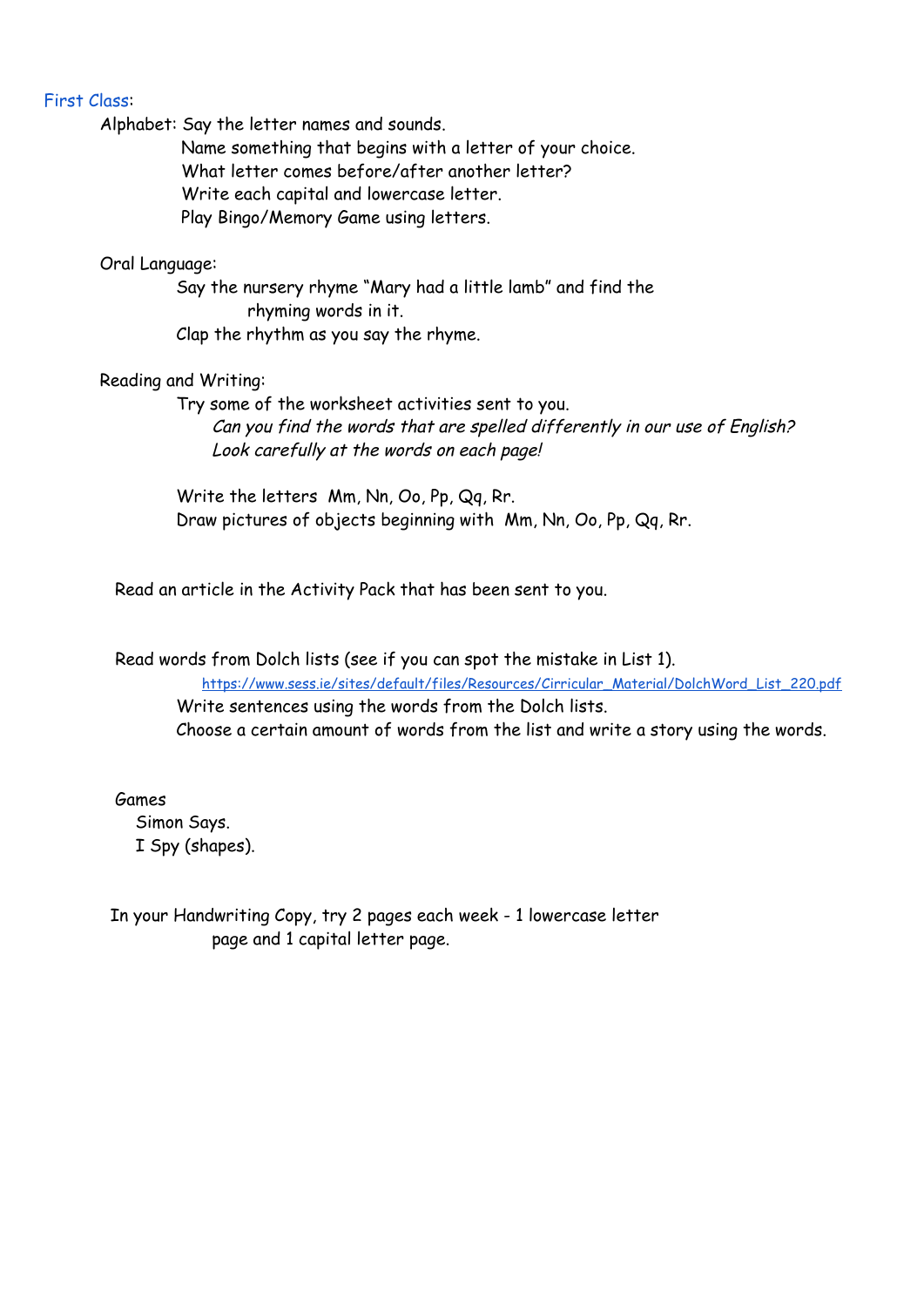# Second Class

Alphabet: Say the letter names and sounds.

Name something that begins with a letter of your choice. What letter comes before/after another letter? Write each capital and lowercase letter. Play Bingo/Memory Game using letters.

Oral Language: Say your favourite nursery rhyme and think of words with more than one syllable and words with two syllables.

Reading and Writing:

Try some of the worksheet activities sent to you. Can you find the words that are spelled differently in our use of English? Look carefully at the words on each page!

Read an article in the Activity Pack that has been sent to you.

Read words from Dolch lists (see if you can spot the mistake in List 1). [https://www.sess.ie/sites/default/files/Resources/Cirricular\\_Material/DolchWord\\_List\\_220.pdf](https://www.sess.ie/sites/default/files/Resources/Cirricular_Material/DolchWord_List_220.pdf) Write sentences using the words from the Dolch lists. Choose a certain amount of words from the list and write a story using the words.

Games

Simon Says. I spy (colours).

## In your copy:

**Write a short story each week. Draw a picture to illustrate your story.**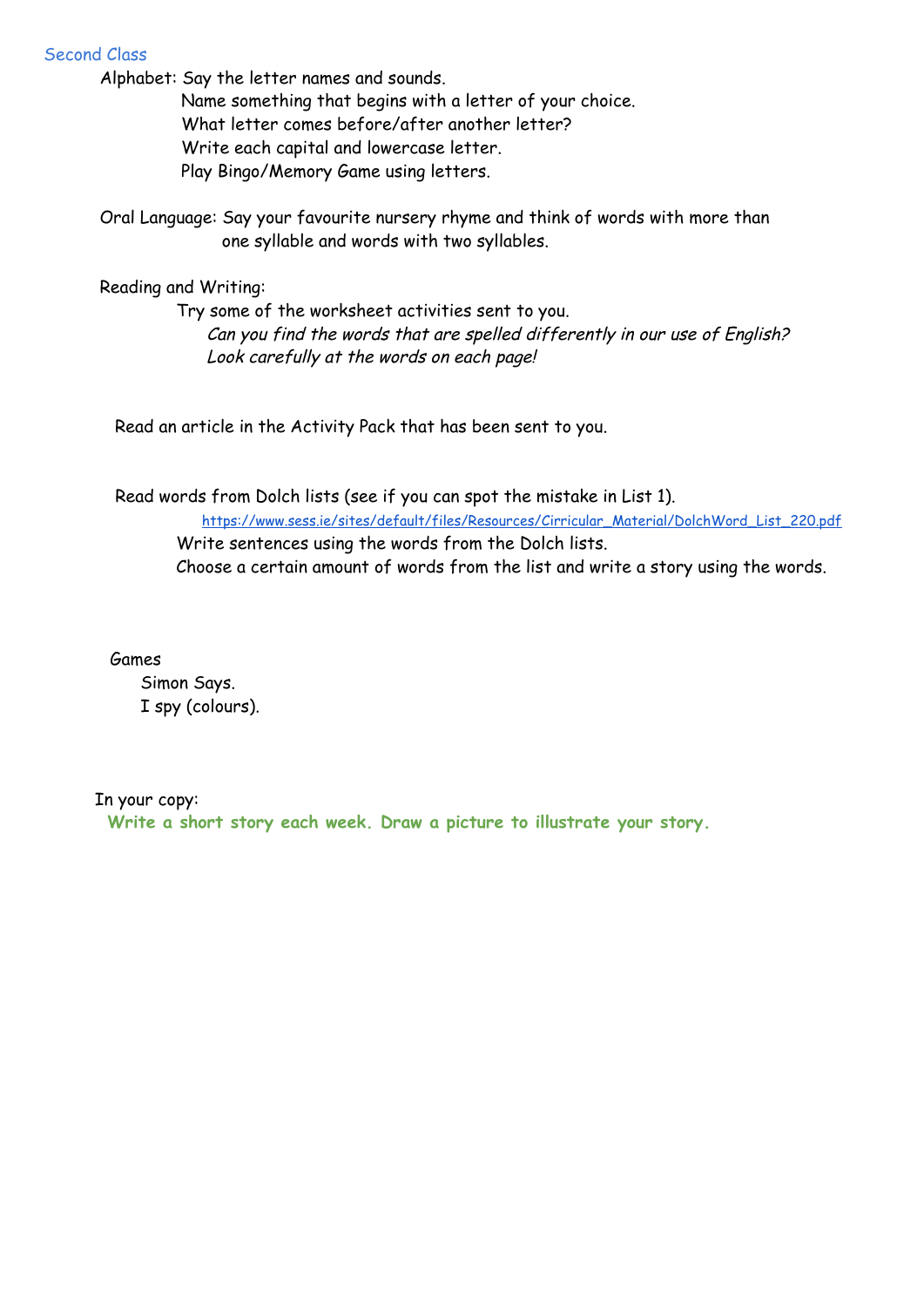# Fifth Class

Alphabet: Say the letter names and sounds.

Name something that begins with each letter. What letter comes before/after another letter? Play I Spy. Write each capital and lowercase letter. Play Bingo/Memory Game using letters.

# Reading and Writing:

Try some of the worksheet activities sent to you. Can you find the words that are spelled differently in our use of English? Look carefully at the words on each page!

Read words from Dolch lists (see if you can spot the mistake in List 1). [https://www.sess.ie/sites/default/files/Resources/Cirricular\\_Material/DolchWord\\_List\\_220.pdf](https://www.sess.ie/sites/default/files/Resources/Cirricular_Material/DolchWord_List_220.pdf) Write sentences using the words from the Dolch lists.

Choose a certain amount of words from the list and write a story using the words.

Read an article in the Activity Pack that has been sent to you.

## Games

How many words beginning with "b" can you name in 30 seconds? How many words beginning with "c" can you name in 30 seconds? How many words beginning with "d" can you name in 30 seconds?

Try some activities from your workbook (The English Workbook - Book E).

## In your copy:

**Write a short story each week. Draw a picture to illustrate your story.**